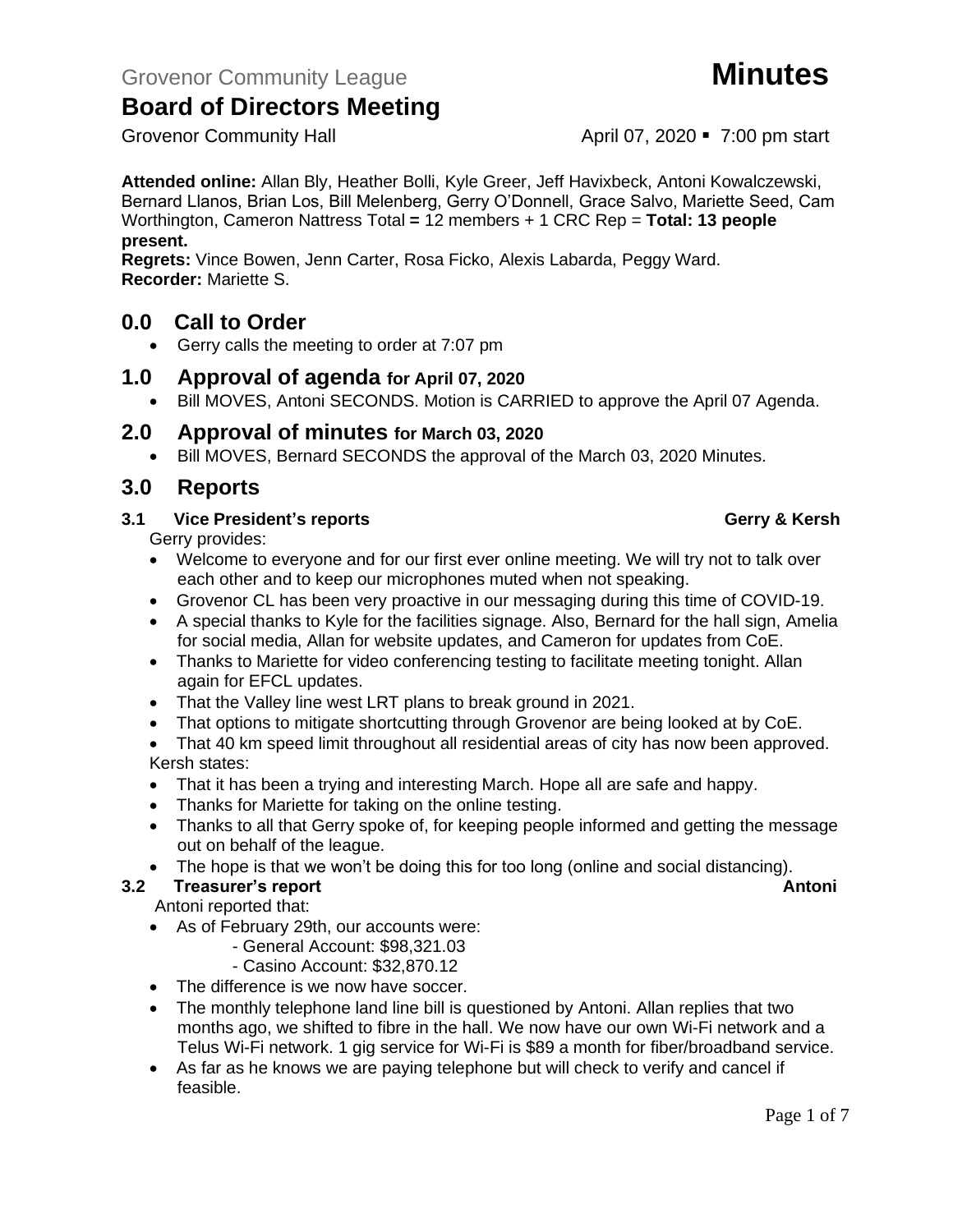• The rapid lowering of the Casino account is a concern for Heather. *Action Item: Antoni to look more closely at Casino account. Action Item: Allan to look into \$200 Telus bill.*

### **3.3** Civics report **Kersh/Gerry**

Jeff reports that:

- Things are slowing down. Not much going on now.
- A property on 142 street is now rezoned and for sale south of 101 ave. It currently has 2 little houses on it. Zoned RA7
- Development with a variance on a garage has appeared in his mailbox (his garage).
- The variance is for size. Requested for 18 % instead of the usual 12 %. Height and setbacks are within regulation.

### **3.4 City of Edmonton Cameron**

Cameron reports that:

- He commends Grovenor for keeping things moving via having an online board meeting.
- It is important to stay connected.
- We should continue to check in on our buildings as things can happen.
- AHS rule of no gatherings, indefinitely.
- We were able to get our AGM in before the shutdown of facilities.
- He is still available for us if there is anything we need. He is working from home.
- CLIP and CLOG grants are still moving along.
- There are creative ways to have events while still maintaining social distancing. Cameron to share more on this.

# **4.0 Old business**

## **4.1 Programs and Social update <b>Heather/Grace Heather/Grace**

Grace stated:

- They haven't been working on social events due to the closure.
- The walking group has fizzled out. People haven't been coming. She wonders if she can advertise and continue with it and maintain social distancing.
- It is suggested she advertise that the program has been temporarily deferred due to social distancing.

Heather reports:

- The restriction happened just before the March craft night. The April one is cancelled as well.
- She is not sure what to do about the Bike parade.
- Cameron says they are not allowed to issue permits now. Once things clear, he can issue a permit fairly quickly.
- Facebook pages, Crestwood is doing daily post to make sure everyone is okay. Other communities are experimenting with connecting at a safe distance.

*Action item: To be ready to move on Bike Parade, conditions permitting.*

| 4.2 | <b>Sports update</b>                                                        | Rosa  |
|-----|-----------------------------------------------------------------------------|-------|
|     | Rosa absent; no report                                                      |       |
| 4.3 | <b>Facilities status update (Hall &amp; Rec Centre)</b>                     | Gerry |
|     | Kyle reported that:                                                         |       |
|     | • Everything is shut down. The rink was open and maintained until March 17. |       |

Grovenor Community Hall **April 07, 2020** • 7:00 pm start

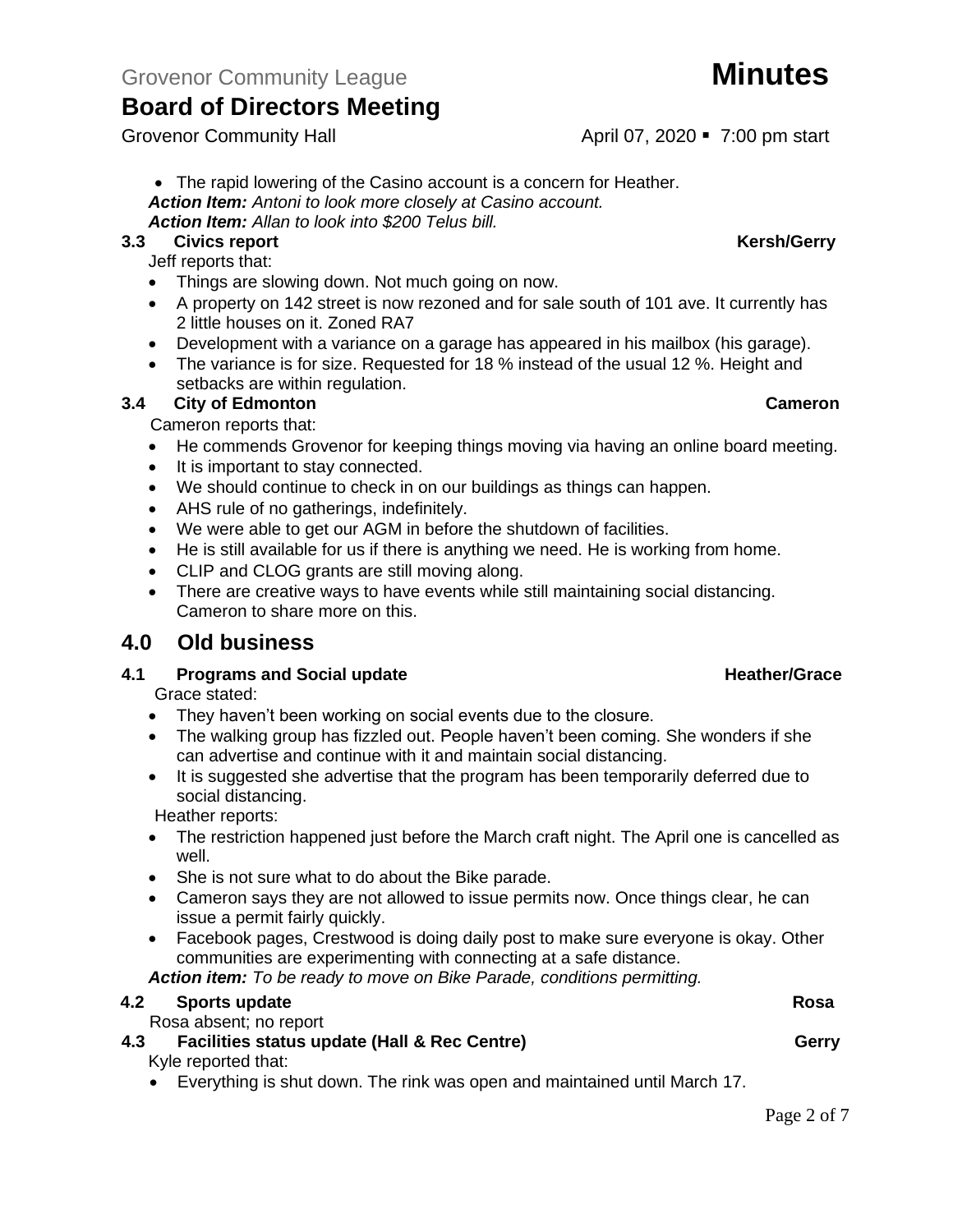• Planning on doing a deep clean of all facilities once decision has been made to reopen. *Action item: Do a deep clean of the rink in spring.*

# **4.4 Webmaster update on Google Suite Allan**

Allan reported:

- He hasn't been able to make headway as the Grovenor.ca domain name is being used by another person.
- He understands the Grovenor.ca domain name has been released and he just needs time during the week to look into it.

# **4.5 Parking concerns on 144 St. by the school – update Vince**

Vince absent; no report

### • x

### **4.6 Neighbourhood Watch update Cameron**

Cameron stated:

- He has been fairly occupied during these times. As a result, his tasks have lapsed in the last little while.
- The last meeting for his subcommittee was cancelled.
- Bernard heard back from McQueen about lawn signs. They suggested he check twice before approving the printing of the signs. It took a long time to hear back from them. No real publicity strategy that they could offer.
- He is still working on getting signatures for permitting our neighbourhood to host Neighbourhood watch signs. A certain number of signatures per sign is required. First 25 signatures gives us 2 signs, then one sign per additional 25 signatures.

## **4.7 Rental Policy update Heather Heather Heather**

- Heather reported that:
- She has no update at this time.

## *Action Item: x*

### **4.8 Dogs in park update Cameron N**

Cameron N. reported:

- He checked with Becky Boutilier at CoE, and as long as dogs are 10 meters away from the playground, dogs are allowed if on leash. Dogs allowed on pathways in a park when on a leash.
- There is also piloting of dog off-leash area available if we are interested. We discussed this suggestion last year for the hockey rink for spring and summer time, but soccer use of the rink made this impractical and no one agreed to coordinate.

## **4.9 CLIP grant submission by March 15 update Kersh**

Kersh reported:

- With respect to the grant, he asked last meeting for any submissions to be sent to him.
- Brian brought forth the garden boxes. Five of them.
- A bike rack was also requested. Rink boards had been upgraded by a professional.
- When working on reconciliation from previous grants, there are some funds available from 3 previous years of grants.
- He was thinking we could repurpose the existing grants to cover off the garden boxes and bike rack. Will need to review previous year expenditures to determine status.
- 2017 reconciliation was due in 2019. Now extended to November 2020, by one year.

Grovenor Community Hall **April 07, 2020** • 7:00 pm start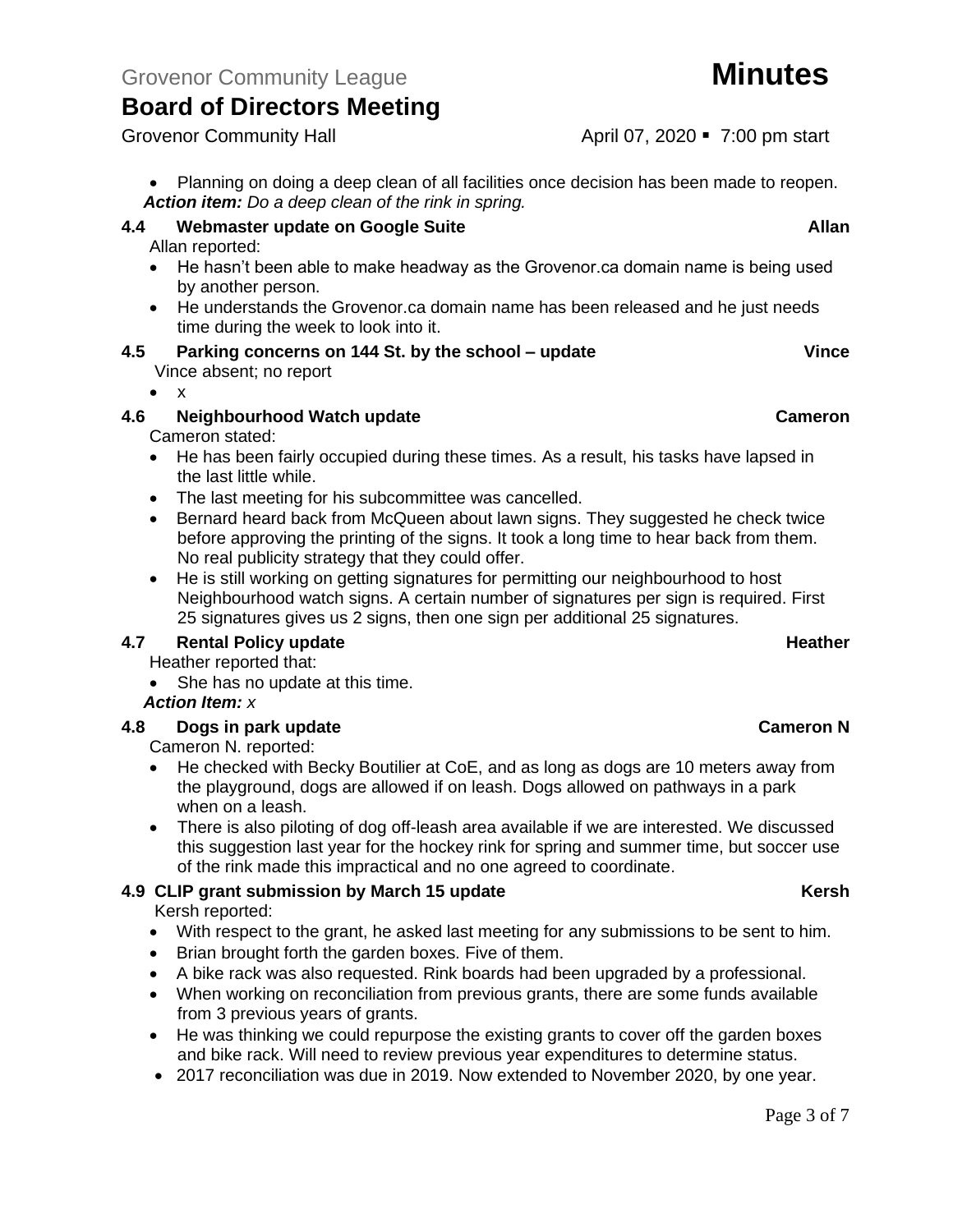Grovenor Community Hall **April 07, 2020** • 7:00 pm start

- At that point he will ask the City to consider allowing any excess funds to be utilized for other projects/expenses that were incurred but not originally approved in the grant.
- Otherwise, there is always a lag in the timeframe allotted by the City and it becomes an administrative burden.
- There is just not a great list of items to warrant a new grant at this time so we will work with the old.
- If we ask for money and do not use it, that creates more administrative processes.
- He hopes to have a clearer picture by next meeting.
- Gerry said the approved CLIP extension letter was sent to him by CoE. He will forward to Kersh.
- Heather says she would like acoustic solutions for the hall as when there are a lot of people in there, it is hard to hear. She missed the last two meetings. She has quotes on sound absorbing panels. It could be included next year. Cost on internet range: \$7,600 to \$20,000.
- It is suggested to get more than one quote. Heather to share quotes with all.
- CLOG grant was due this month. It is a standard process that Kersh and a few people deal with.
- Gerry suggested that large expenditures such as for the garden boxes, benches, matting and rink fencing projects could take up the majority of eligible CLIP funding. Kersh will investigate and then report back. There was an overpayment as well. He has to reconcile against cheques issued and requests made.
- Gerry offered to help Kersh in the review and reconciliation process if required as done in past.

*Action item: Heather will compile the information obtained. And obtain a second quote and send out all to committee.*

### **4.10 Grovenor Spring Cleanup May 9 – update Kersh**

- The grant has been completed, but we likely won't do the event. We may hold the grant if we get it and change it to a fall event.
- Any advertising to do with the Big Bin/Cleanup event could be removed.
- Kersh to notify Amelia and Allan. Bernard to put something up on sign that is temporarily postponed.

*Action item: Kersh to notify Amelia and Allan to post that Spring Cleanup is temporarily cancelled.*

### **4.11 Fall Fest Sept 12 – update Kersh**

- We are a way out, but we are in a position to host if it goes forward.
- A number of confirmations have already been made fireworks, tent, band.
- Probably still going to move ahead with a lot of it as last 2 weeks of August, first 2 of September is when all comes together. We could lose money in future as we could be forced to pay if event is cancelled.
- Discussion ensues on whether to book things now. He has made requests but hasn't signed contracts. Also noted that Long & McQuade has a stable of volunteer performers that we may be able to utilize if required.
- Mitchell Entertainment is the company we go through to book band.
- Fall Fest is very important to our community. We want it to go ahead and be successful if feasible.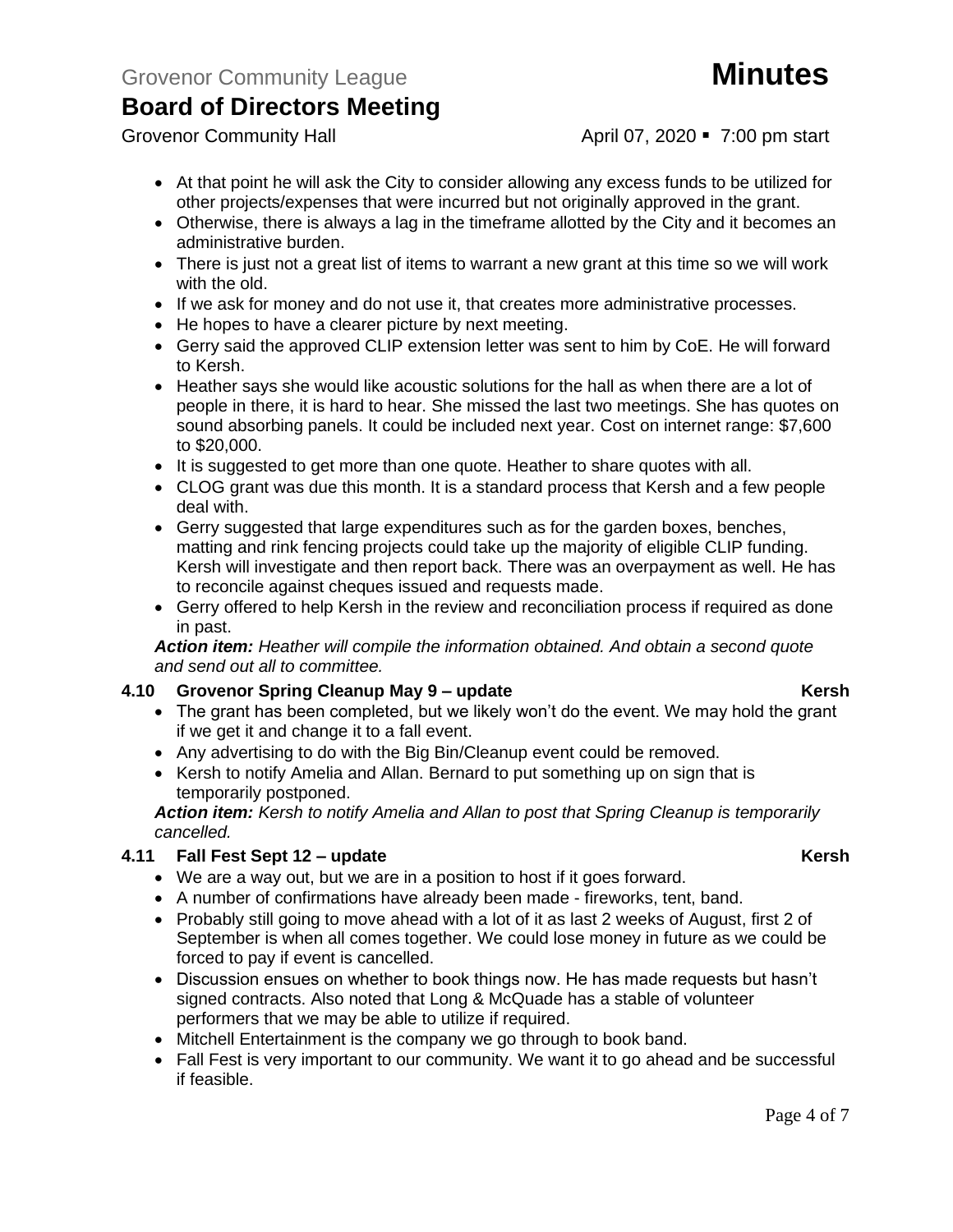Grovenor Community Hall **April 07, 2020** • 7:00 pm start

## **4.12 • Other old business** n/a **All**

# **5.0 Action Items update (for items not yet covered)**

- Do we still want temporary signs for dog park? Cameron N says the first issue was to see if dogs were even allowed on parkland. See item #4.8 above.
- Will green shack program even run this year? Maybe hold off on sending cheque. Cameron N to look into it. Heather to provide address.
- Who do we use to prepare small signs?
- Sky fire energy is solar panel company we used, to be contacted for documentation.
- Cameron N is keeping eye out for us as list of grants is massive.
- Re toboggan hill. City has changed process. Lays out high level plan. Will send form.
- Citizens for Responsible Development was dealt with.
- Edmonton Arts Council Fund we can bring out an artist with funding is what that item is about. Cameron spoke to it previously.

*Action item: Cameron N to look into Green Shack program and will send form to Brian. Action item: Kyle to contact Sky Fire Energy for solar panel documentation.*

# **6.0 New business**

| <b>COVID 19 update</b><br>6.1                                                                                             | <b>Brian</b> |
|---------------------------------------------------------------------------------------------------------------------------|--------------|
| Gerry/Cameron reported that:<br>• As per EFCL/CoE instructions, we were required to close all facilities.                 |              |
| Schedule deep clean for facilities post corona virus<br>6.2                                                               | <b>Kyle</b>  |
| Kyle reported:                                                                                                            |              |
| We are waiting for the government to give all clear.<br>$\bullet$                                                         |              |
| Other new business n/a<br>6.3                                                                                             | All          |
| — <u>1986 - 1986 - 1986 - 1986 - 1986 - 1986 - 1986 - 1986 - 1986 - 1986 - 1986 - 1986 - 1986 - 1986 - 1986 - 19</u><br>. |              |

### **Adjourned 8:39 pm Both start and end times are accurate for April 7.**

# **7.0 Next meeting – May 05, 2020 ▪ 7:00 pm**

\*Please see February Income Statement included below.

Page 5 of 7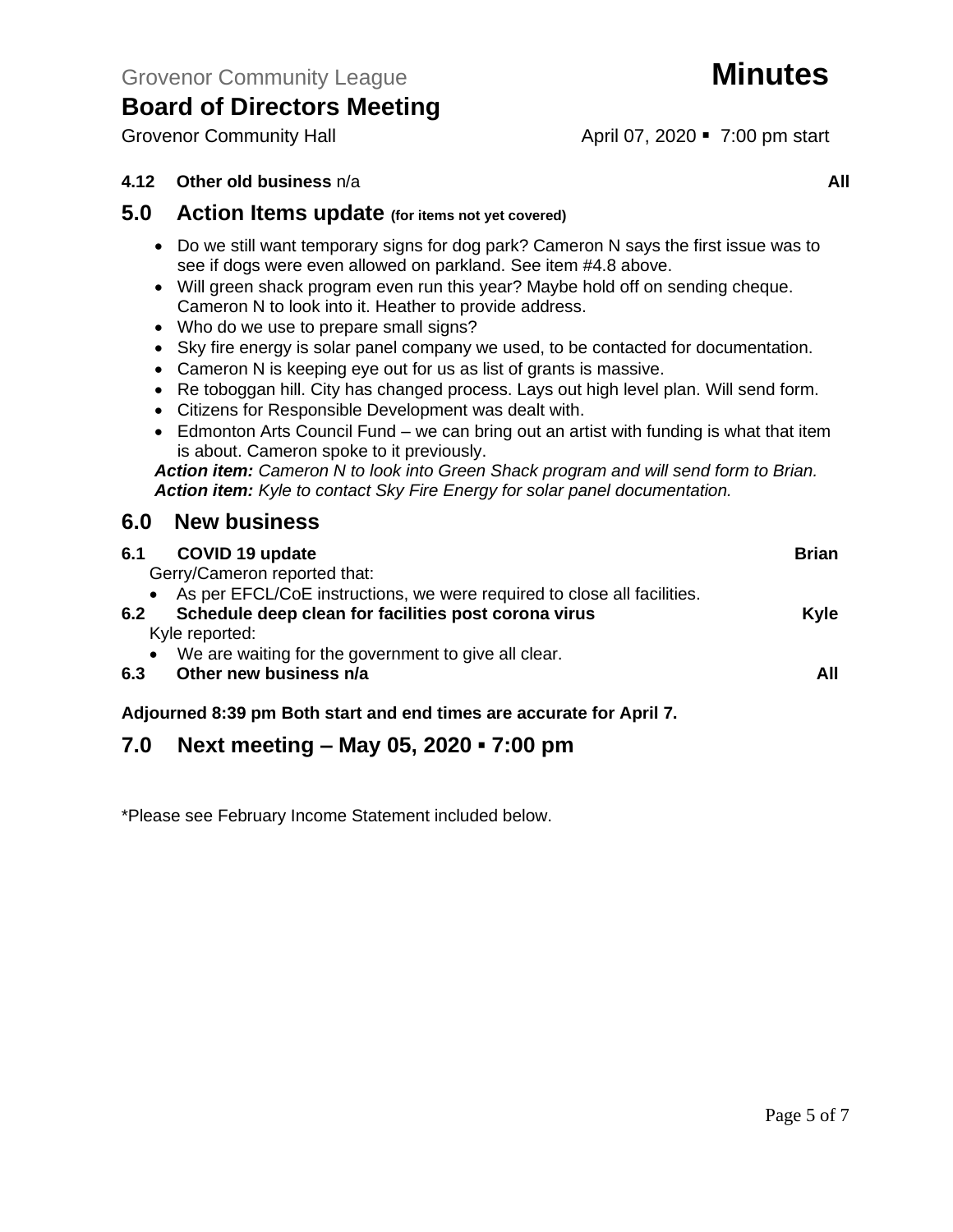# Grovenor Community League **Minutes**

# **Board of Directors Meeting**

Grovenor Community Hall **April 07, 2020** • 7:00 pm start

# **Profit and Loss**

## **Grovenor Community League**

Date Range: Feb 01, 2020 to Feb 29, 2020

| <b>ACCOUNTS</b>                                        | Feb 01, 2020<br>to Feb 29, 2020 |
|--------------------------------------------------------|---------------------------------|
| Income                                                 |                                 |
| <b>Advertising Income</b>                              | \$150.00                        |
| <b>Hall Rental Income</b>                              | \$845.00                        |
| Program Income - Membership Dues                       | \$205.00                        |
| <b>Soccer Fees</b>                                     | \$815,00                        |
| <b>Total Income</b>                                    | \$2,015.00                      |
|                                                        |                                 |
| <b>Total Cost of Goods Sold</b>                        | \$0.00                          |
|                                                        |                                 |
| <b>Gross Profit</b><br>As a percentage of Total Income | \$2,015.00<br>100.00%           |
| <b>Operating Expenses</b>                              |                                 |
| <b>Bank Service Charges</b>                            | \$6.25                          |
| <b>Cleaning Services</b>                               | \$750.00                        |
| Ice Maintenance Expense                                | \$2,200.00                      |
| <b>Meals and Entertainment</b>                         | \$272.57                        |
| Printing and Reproduction                              | \$82.95                         |
| <b>Rent Expense</b>                                    | \$250.00                        |
| <b>Repairs &amp; Maintenance</b>                       | \$173.78                        |
| <b>Security System</b>                                 | \$147.89                        |

**Soccer Expenses** 

Profit and Loss - Grovenor Community League Date Range: Feb 01, 2020 to Feb 29, 2020



te<br>Srovenor

Page 1/2

Page 6 of 7

\$985.00